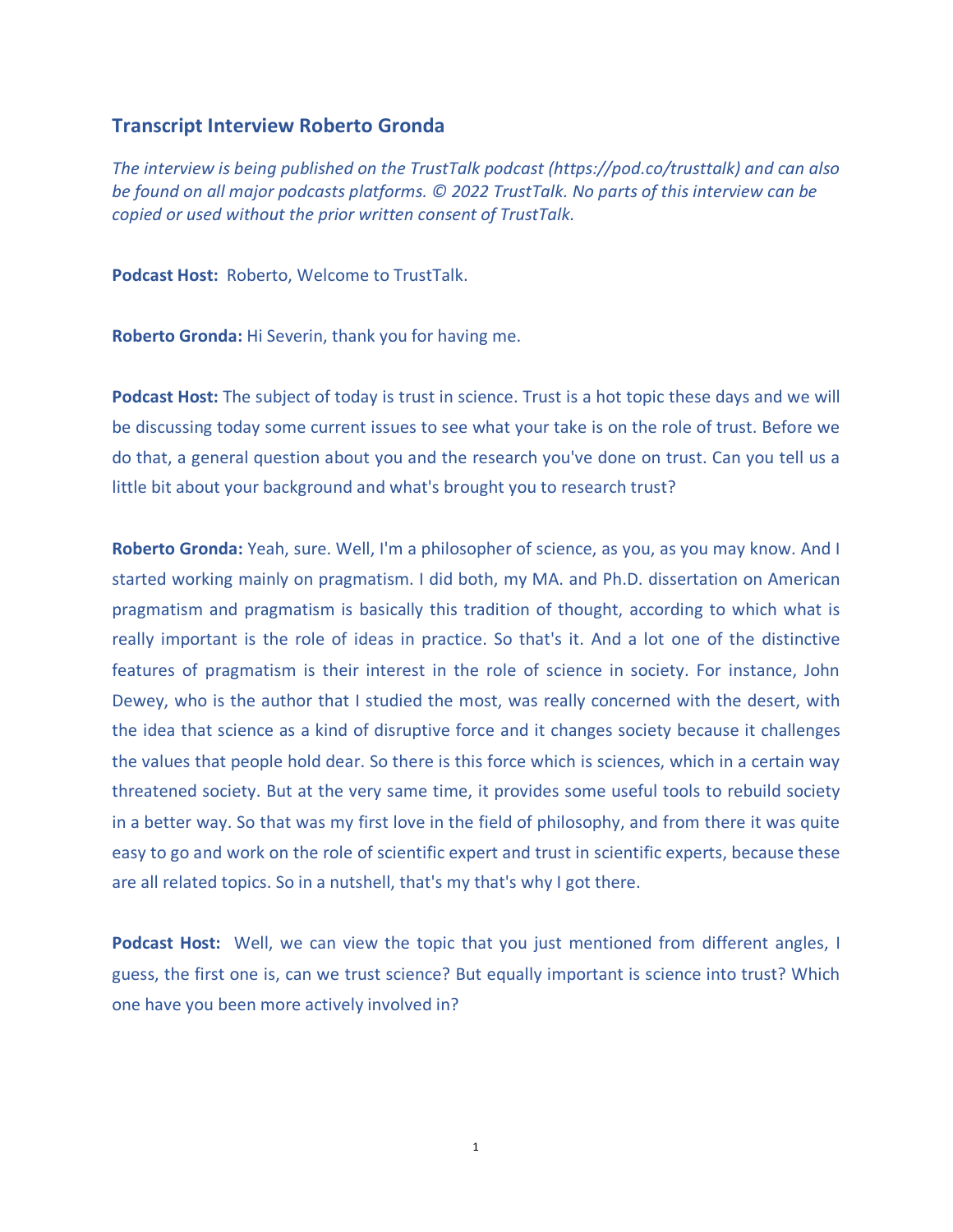**Roberto Gronda:** Well, I have to say I've been mostly involved in the first question if we can trust science, especially if laypeople can trust the scientists. That's the topic that I like the most and to which I devoted much attention and a lot of my work deals with that now.

**Podcast Host:** So I know before we talked in this interview, we had a short contact, and I know you draw a distinction between scientists and scientific experts. Why is that important?

**Roberto Gronda:** Well, it is important to me. I don't want to say that it is important for all the people working in the field of philosophical expertise. It is important to me because I think that there is a huge distinction between the scientists, so the work that scientists, do in their labs and the kind of work that they do in order to achieve new knowledge or solve some highly complex theoretical problems. And the function that those experts are called to carry out when, for instance, they are asked to solve a public problem. Ok, so

**Podcast Host:** like we have these days with the COVID virus

**Roberto Gronda:** I think there is a quite a distinction. it can be framed in many different ways. one simple way to understand it, I think, is the role of lab. So when scientists are working in their lab, they are protected somehow from all things outside. So there is kind of a shield around them. On the contrary, when they have to deal with a public problem, they are into the wild. They are in, they are dealing with something which really matters to people. And so the kind of detachment that they can have while they are in the lab disappears. And so things are really more difficult, more complicated. And the scientists when they work, when they work as scientific experts need to take into account much more aspects of the situation. And so they have to develop some other skills. They it is not enough for them to be good scientists. For instance, they should be able to communicate with the public to be patient with them, sometimes to understand what kind of language should they use. For instance, they should also understand what people expect from them. So why the reason why sometimes they are misunderstood so easily, and that's all part of a set of skills that need to be developed if you want to take all public problems

**Podcast Host:** Yeah, we have seen recently, yesterday, I saw on the New York Times a session, I think, in American Congress between a Republican senator and Fauci, Dr. Fauci and he being a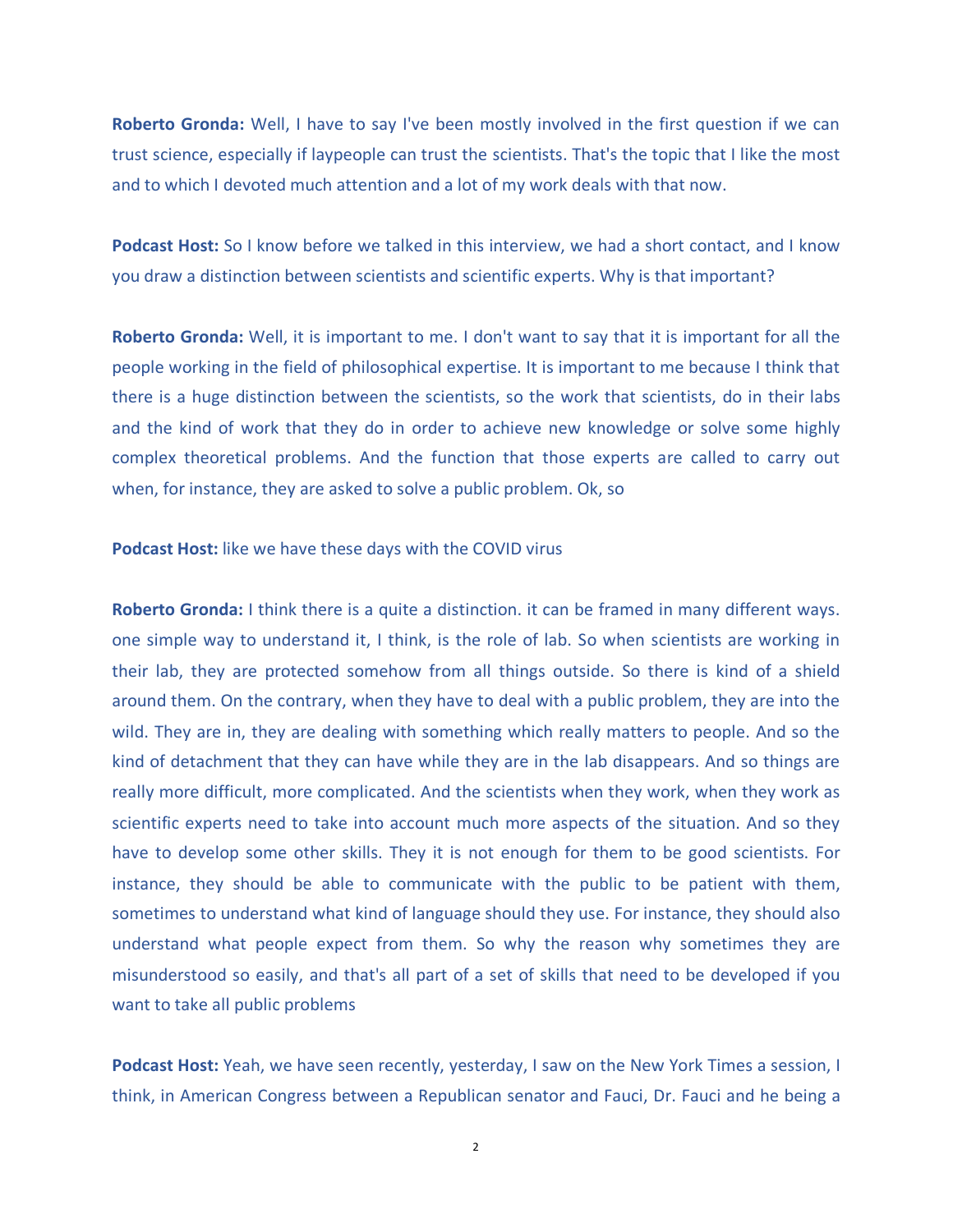scientist, it's exactly what you just pointed out, how difficult it is if you are in the cross lines of somebody who is very versed and experienced in interrogating people or cross interrogating people for a professional like Fauci, like any scientists to keep a bright head and to still convey the message that you want to convey.

**Roberto Gronda:** Yeah also, because usually they are not trained into that, so they are not they do not acquire that level of skill in public communication, for instance, that's a really a problem. It's about the kind of curricula that scientists need to have and to fulfil. But you're right, it's really different because there are different contexts which they have to carry out their work and in those contexts are not neutral. So sometimes when you are speaking with the public, you need really to shift your way of thinking and, for instance, start thinking about their expectations. Why are they concerned with some problems that are not relevant to you?

**Podcast Host:** Many times we have a sort of loose talk about trust in science. Often we talk about trust in science, we mean that we trust scientists to choose the research topics wisely and not waste public money. Sometimes we mean that we trust them to respect ethical constraints on the treatment of research subjects or men or women, animals or anything else. Sometimes we mean that we trust them to report results accurately and so forth and so forth. If I would ask you what trust in science means, what would you say in this respect?

**Roberto Gronda:** I think it means all you have said and many other things as well, because science is a highly complicated phenomenon in our society. So also talking of science that when we, for instance, we say, please imagine a scientist, usually people imagine this guy or girl in a white coat in the lab, but scientists can be, science can be a lot of different things. So, for instance, even humanities are a science in a sense. So there are a lot of different aspects of science, and you mentioned some of them and they are really important. For instance, clearly when we have to trust science and scientists, we trust them to not waste our money, for instance, because like I said, there is public, uh, they're publicly financed, but also, for instance, are coming back to the distinction between the scientists and scientific experts, we also trust them to be capable of dealing with public problems when, for instance, they act as consultant. And this is another sense of trust. We have to trust them.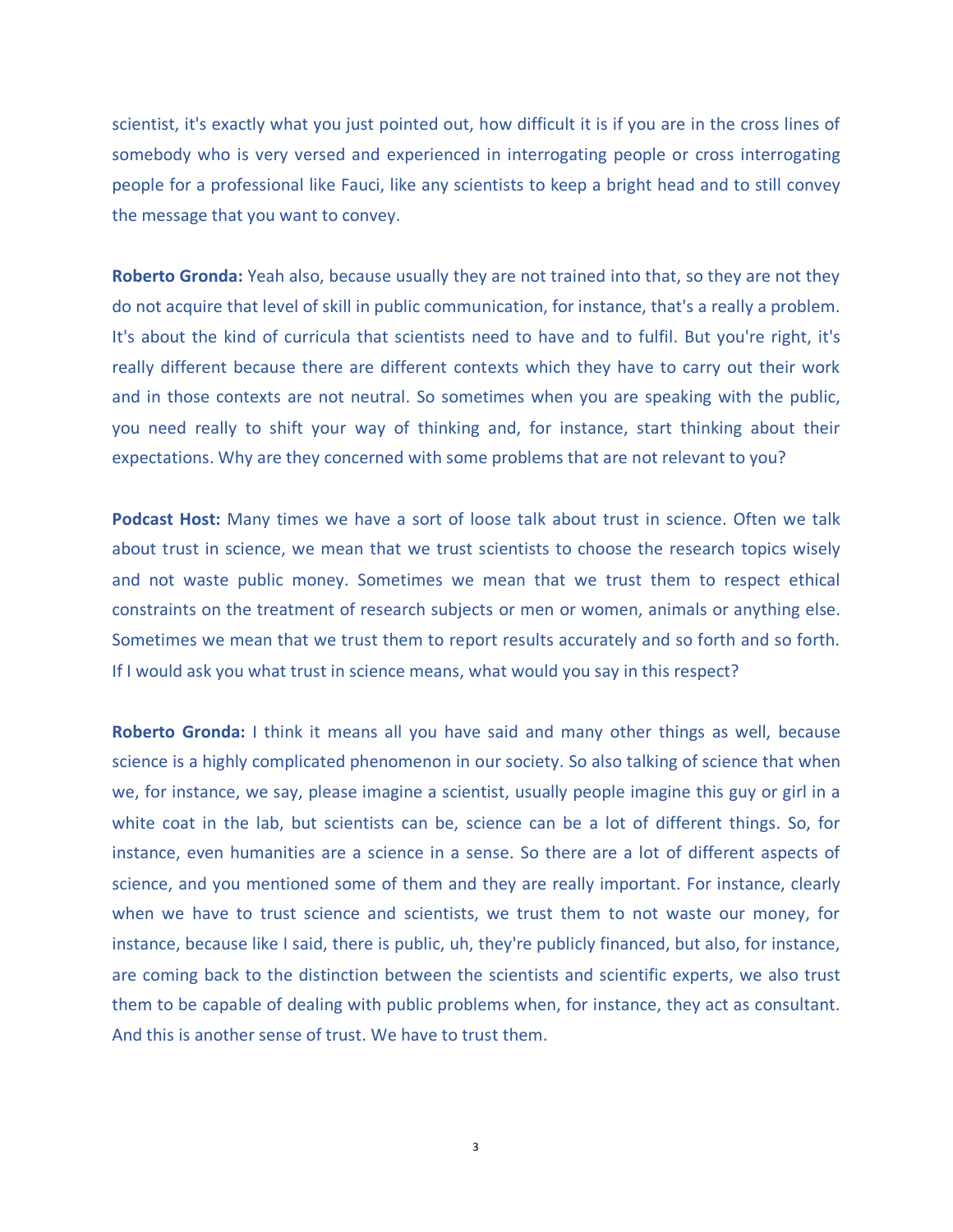**Podcast Host:** To be competent. For research to be scientific, the Austrian philosopher Karl Popper argued, it must make predictions that can be proven wrong. If these are indeed proven wrong, Popper said, then we should celebrate rather than complain, for science proceeds not becoming more true, but instead becoming less false. How would that work out when doing scientific research into trust?

**Roberto Gronda:** Yeah, you're right. That's a problem. That's the problem with what we usually call fallibilism.

**Podcast Host:** Can you explain what that is?

**Roberto Gronda:** Yes, sure. Fallibilism is the idea that everything science says can be wrong. And what is relevant is that we have the resources to check it and change it if it happens to be wrong. But clearly, that's really strange because if you are a layperson, then you say, well, but if it is likely to be wrong, why should I trust you, right? I can see that maybe in 10 years or in 20 years or even 100 years, you will be able to change your views on the topic. But my time is now, so I need to be sure that I can trust you now. So that's really a big problem. We can say that it's a difference between finding the truth and being able to warrant some success at the moment, and there is no easy answer on this. Probably the best way to try to address this question is by saying that it is true that any time we work, we put our belief at text and we eventually may end up revising our beliefs on a certain topic because they are false or they are not correct. But at the end of the day, science is the most reliable knowledge that we have about the world. So we can, for instance, say, put it like that if you are in a restaurant and I ask you, how many people are there, OK and say, there are 65 people, if you say, well, there are 50 people here, maybe you're not completely correct, but you are more reliable than people who is not there or just trying to understand how many people are there by looking outside at the carpark in front of the entrance door. So at the end of the day, it's the most reliable tool that we have. So it's not perfect, but is better than trying to guess or paying attention to people who do not lead the research. So you're right, it's a big problem, but at the end of the day there, for instance, pragmatists here have something to say, quite interesting, pragmatists usually say, well, we do not look for certainty. Certainty is too much, which we cannot be certain, but we can be confident that some kind of knowledge is reliable enough to prove successful.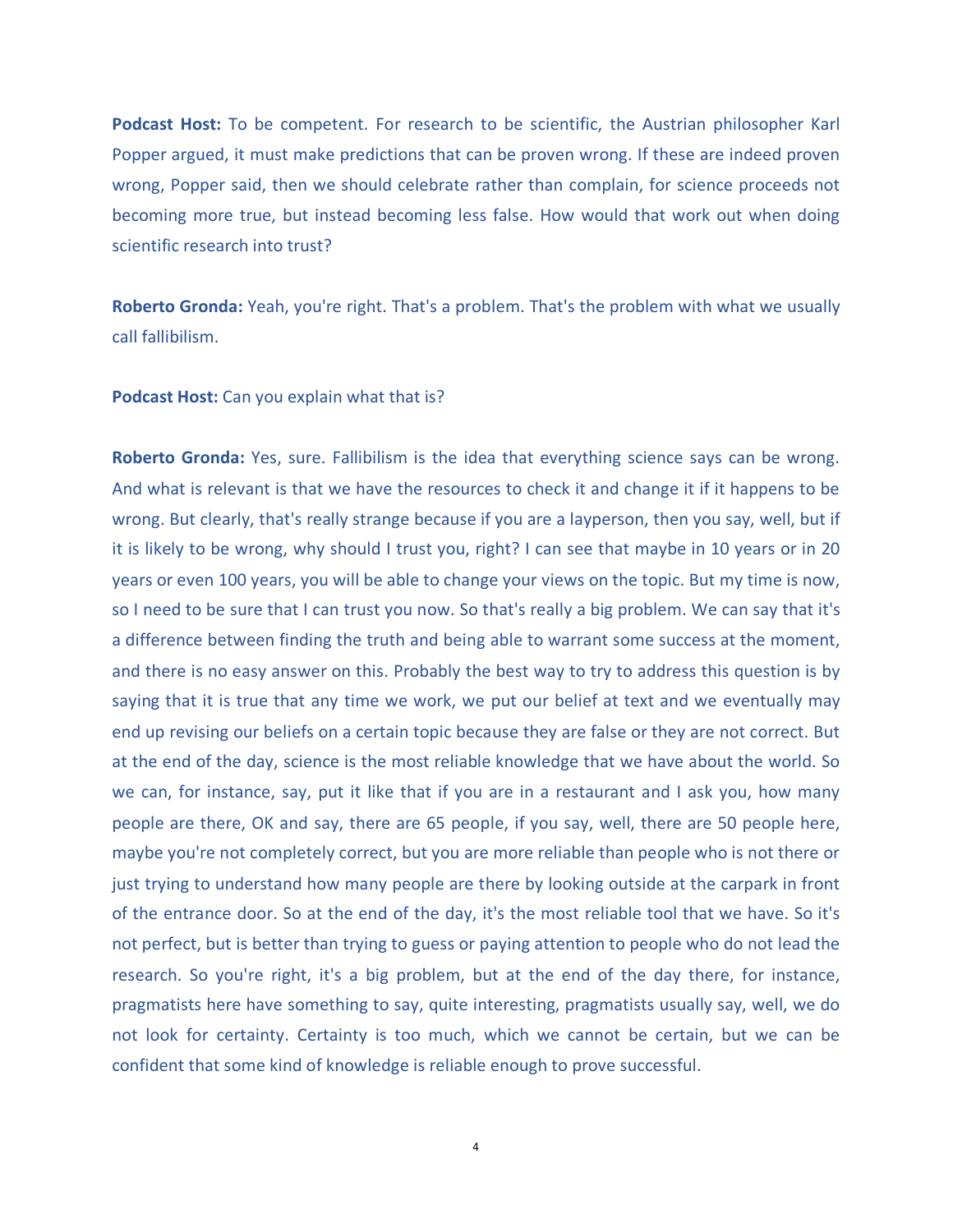**Podcast Host:** But isn't that also dependent, Roberto, on the subject? Because when an astrologer says that there might be life somewhere around Earth, then we may accept that because nobody knows for sure. But if somebody says that the vaccine from Pfizer works against corona, then we get all sorts of opinions and writings and people in the social media saying, well, how do you know? Because how can it be that it has been developed in three months? And so can I rely on that? So science there is very much dependent also on the subject, isn't it?

**Roberto Gronda:** Sure. for instance, sometimes ago astronomical questions were really relevant to the European conscience. So, for instance, the Copernicus and the fact that they were important to them. So and that was a hot topic at the time. Now we are not very much concerned with that. So it's true that it depends on the subject, but there is no fixed distinction between those topics that are relevant and those that are not relevant to the general public. It depends on the period on clearly on what is going on out there. But you're certainly right. We are not very much, for instance, there is no public discussion on the nature of black holes. I'm not aware of any of that, for instance, but we are very much concerned with COVID, so you're completely right on that. It depends very much on the topic, but I think that the strategy should be the same. We need to collect evidence to correct our mistakes and to prove that we have sound procedures for testing, checking, revising our beliefs. And that's what we can do because we cannot

**Podcast Host:** Completely right, completely right. Bernard Barber, an American sociologist known for his work "Science and the Social Order", it's already from 1953, wrote "one sense of trust refers to an expectation or prediction that an assigned task will be competently performed. We trust that a person who is acting in a particular role or capacity will do so at reasonably expected level of proficiency, so expertise, so in this sense, scientists expect that another scientist who has the qualifications necessary to be a scientist can be trusted.

**Roberto Gronda:** Yeah, that's perfect. Yeah, there is a lot of trust going on between scientists now, for instance, a lot of scientists who scientists work in big groups, so they need to trust each other because they do not have all the skills necessary to assess every bit of knowledge. and that's a that is a fact, now, the old idea that there is a science, there is a scientist who has enough skills to build everything from the scratch, to know everything about this field of

5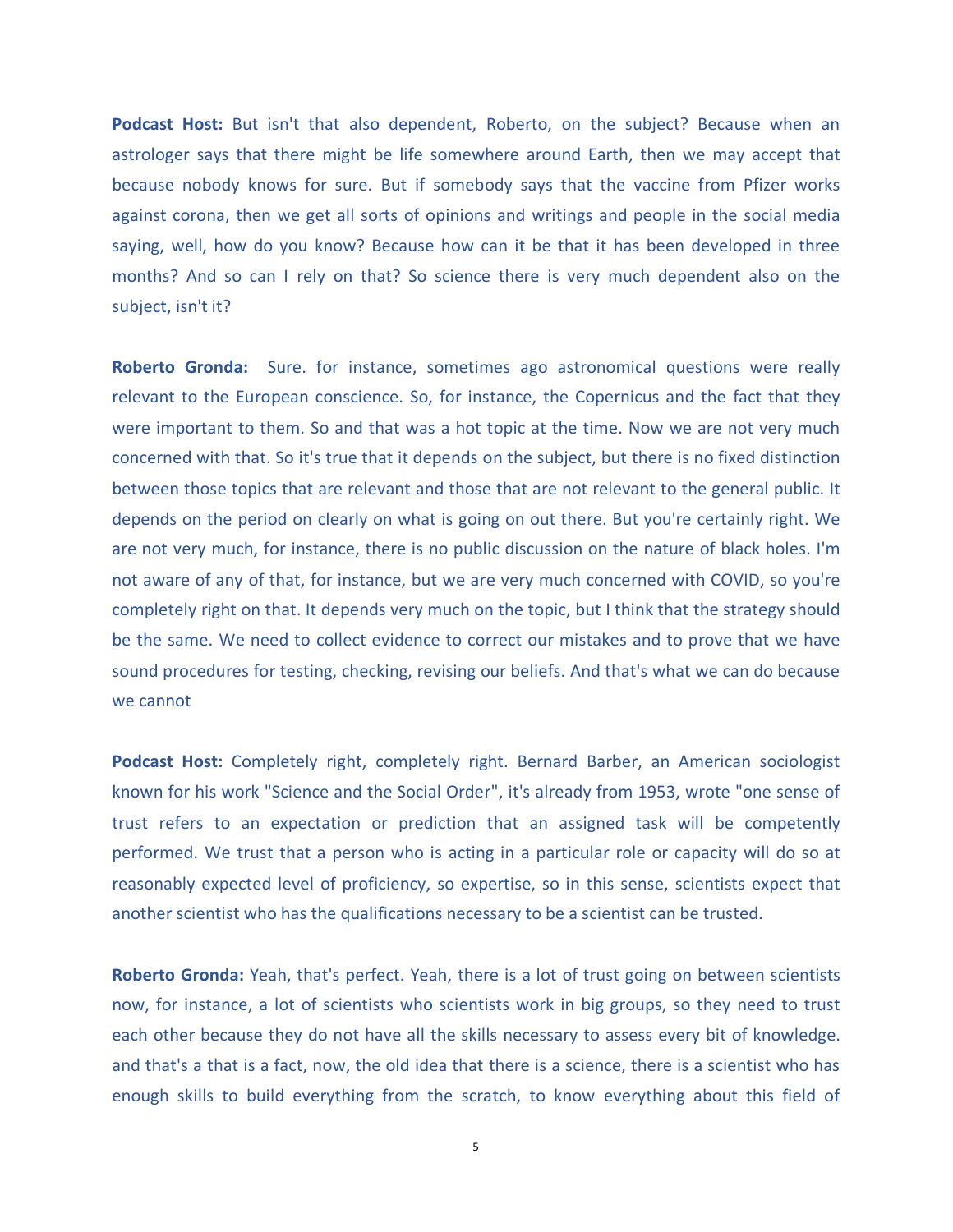research to be completely autonomous from all the other people. That's not possible anymore. So we hire in this. We call the big science period. So from a certain moment on, after the Manhattan Project, scientists started working in bigger groups. And so from that moment on, scientists have to trust each other. They cannot avoid that. And also then that's interesting because it shows how the bond of trust, the bonds of trust are ubiquitous. It's not just that we, as laypeople have to trust scientists, but scientists have to trust each other. So trust is really everywhere right now in science and on the borders.

**Podcast Host:** You wrote in a book, "Trust, A Philosophical Approach" you wrote an article together with Pierluigi Barrotta called "Epistemic Inequality and the Grounds of Trust in Scientific Experts". Before we go into your findings, I think most of our listeners do not know what epistemic means.

**Roberto Gronda:** Well, epistemic is a philosophical word to indicate the fact that something is related to knowledge, so epistemic means that it has to do with knowledge. So, for instance, the epistemic inequalities means that people are different in their actual knowledge of different topics. So for instance, I'm a philosopher and I do not know almost anything about, I don't know chemistry and so on and so forth. So where there is an epistemic inequality in the sense that there are a lot of people knowing different things and there are different

**Podcast Host:** Ok, so what is it that you argued in that article about the epistemic inequality and the grounds of trust in scientific experts?

**Roberto Gronda:** Well, basically we tried to develop the idea, we talked about before the distinction between scientists and scientific experts, and the idea is that there are a lot of people who do not know almost anything about science, and there are some small group of people who are scientists by profession. And so lay people need to trust a scientist. But the relationship between laypeople and scientists is a relationship of inequality. As for what knowledge is concerned, so there is no chance that laypeople can know things better than scientists in their field of research, so there is no way that, for instance, I can know something about chemistry better than a professor of chemistry. That's the idea of epistemic inequality and the idea that there are grounds of trust means that, for instance, we need to trust as laypeople, we need to trust a scientist. But do we need to have some good reasons to trust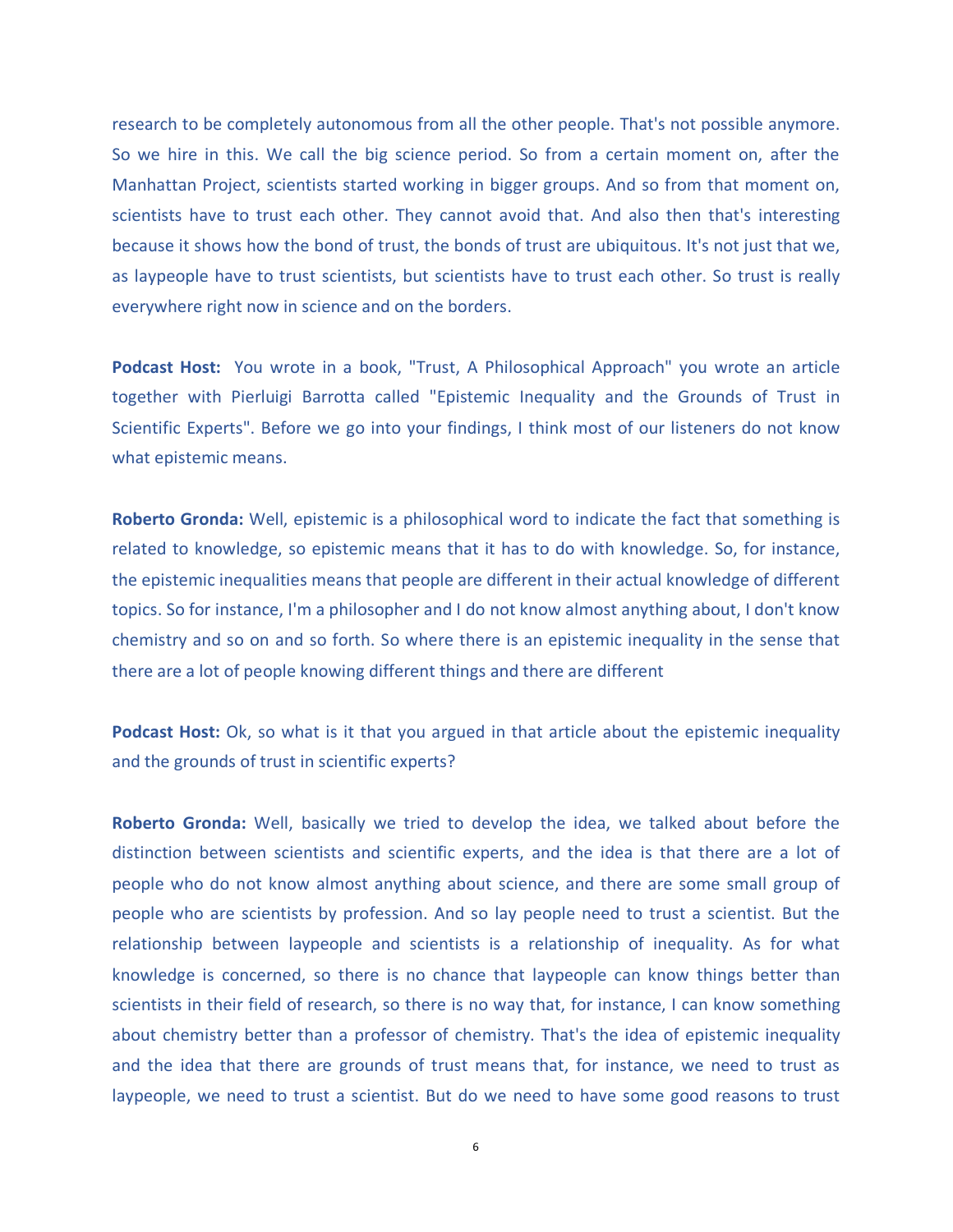scientists and we believe that there are two different good, reasons to trust scientists, the first one is the there are the ontological reasons. So we believe that scientists are reliable in the sense that they are behaving right, so they are not trying to cheat us something like that. So they are good in their work, but also they are not corrupted there are not driven by personal interests. This is a first kind of ground and the other ground of trust is the institutional ground. So we believe that it is very much important to understand that scientists work in institutions and the institutions are tools that check their credibility each time so they are constantly checked. And so the Tusa aspects that the ontological aspects and the institutional aspect ground there, our trust in the scientists, while on the contrary, I cannot say that, for instance, if a scientist says me something about his field her field of expertise, I do not have direct access to that knowledge. So I cannot say, well, you are right or wrong. On the contrary, I can have direct access to some kind of deontological and institutional levels because, for instance, I can know if his institution is a good institution or not, I can check if there were scandals in his past behaviour, so all these aspects are can be assessed by a person like person so that grounds trust in scientists.

**Podcast Host:** When we talk about the relationship of trust between scientific experts and laypeople, what the current COVID pandemic crisis did make clear is that people have difficulty or maybe even not longer trust experts and scientists on their scientific word. Misinformation, distrust in everything that does not fit within the preconceived notions. Can a scientist these days stand up to that? And if so, how can you maintain those scientific values and trust?

**Roberto Gronda:** I think all institutions can do that. I don't think a single scientist can achieve this goal. It depends on the institutions, it depends on the trust put on the institutions more than put on the individual scientists. So for instance, I think that there should be a shift in perspective. We should start looking at institutions more than at the single scientists or there is also a huge problem concerning institutions about, for instance, scientific consultant and scientific experts, because when you are a scientist, there are mechanisms going on there. For instance, the peer review. Peer review is the process through which articles are selected for publication, for instance, and they can be improved, but they are good tools to check the quality of the work. So anytime, for instance, I have an idea in philosophy, I write it down, I write a paper, then send the paper to a journal, and they send to reviewers which are asked to make comments and eventually decide if my paper is worth being published or not,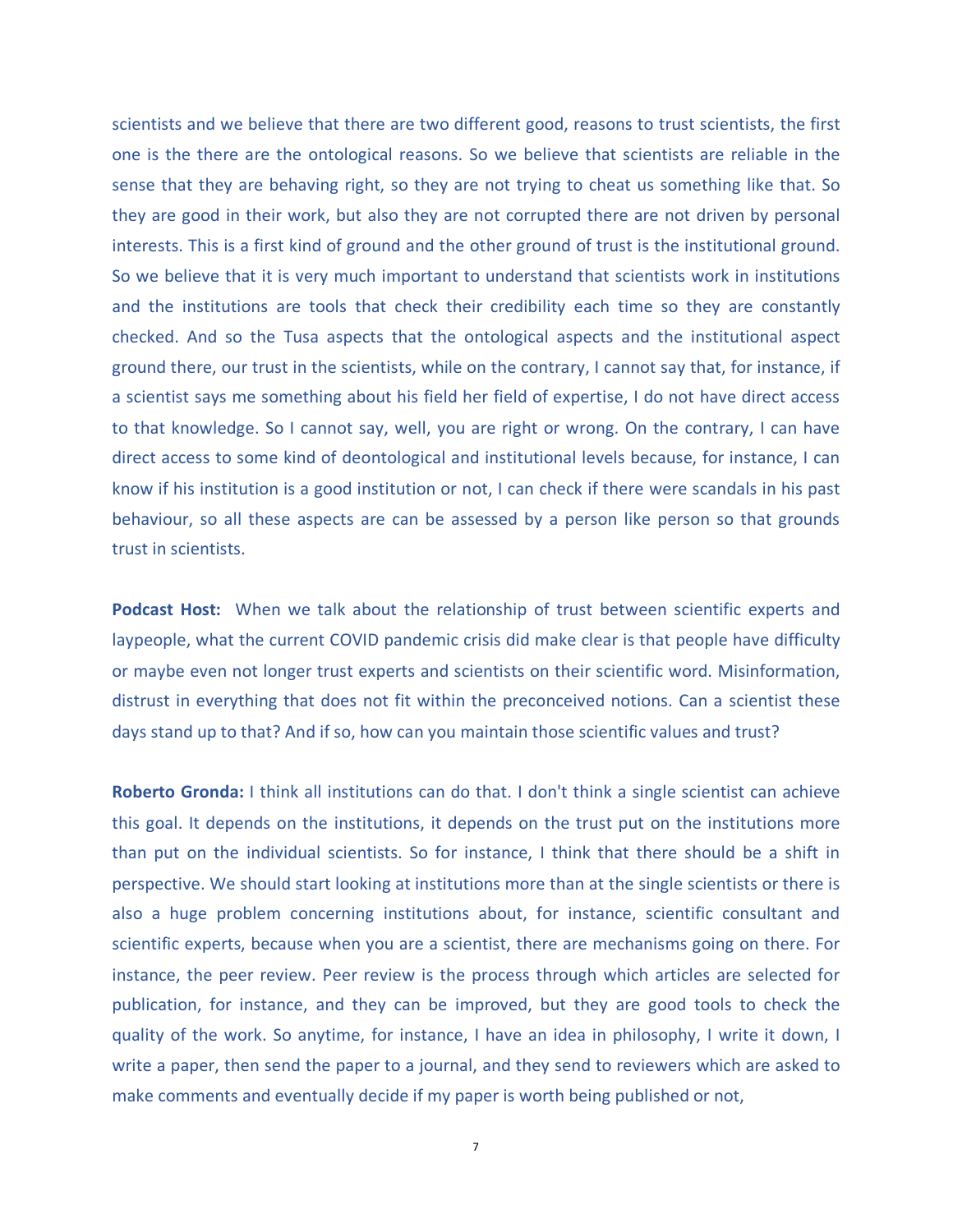**Podcast Host:** These are independent reviewers, right? You don't many times you don't even know who the reviewers are, right?

**Roberto Gronda:** No. And they make the most of the time, they do not know who is the author of the paper that they are reviewing. So it's a kind of institutional tool to assess and the quality of the work. So even if I have an idea, I can say that this idea is good, or at least it's good enough to be discussed after all this process, so it takes time, it usually all the paper are revised and resubmitted, so they ask you to write it down again to change a lot of different things and so on and so forth. So you see, it takes a lot of time. On the contrary, I think especially here in Italy, people are quite surprised by all the different opinions coming from the consultant, scientific consultants. But what is lacking, I think, is the institutional check because people are just ask for an opinion and they say their opinion. But as a scientist, we do not work that way. So we are shielded by our institutions. So when the paper is published, it has gone through all different stages. So it was presented at the conference, it was written, then it was checked and then it was written that it was checked again and finally it was published. So our community was part of our process of writing down a paper. On the contrary, when I, for instance, I act as consultant and people ask me for an opinion, well, I just go for it. Um, and so it's clear that my opinion is less reliable and less probably less interesting than an idea,

**Podcast Host:** Maybe also less scientific.

**Roberto Gronda:** It is less scientific. Yeah. Yeah. But you see, I think that it does. It is a problem of institutional.

**Podcast Host:** I understand, very insightful. Well, let's stay with vaccination. In the book "Trust in Science" that your colleague, Professor Adriano Fabris, was the editor of, an article appeared from Stephen David John, it's called "The Politics of Distrust". In this article, he takes the case of the vaccination against triple diseases, the measles, mumps and rubella, the so-called MMR. Progress toward measles elimination continues to decline, and the risk of outbreaks is mounting, all due to growing mistrust. We just mentioned it. How can science contribute to fight distrust, especially related to medical science?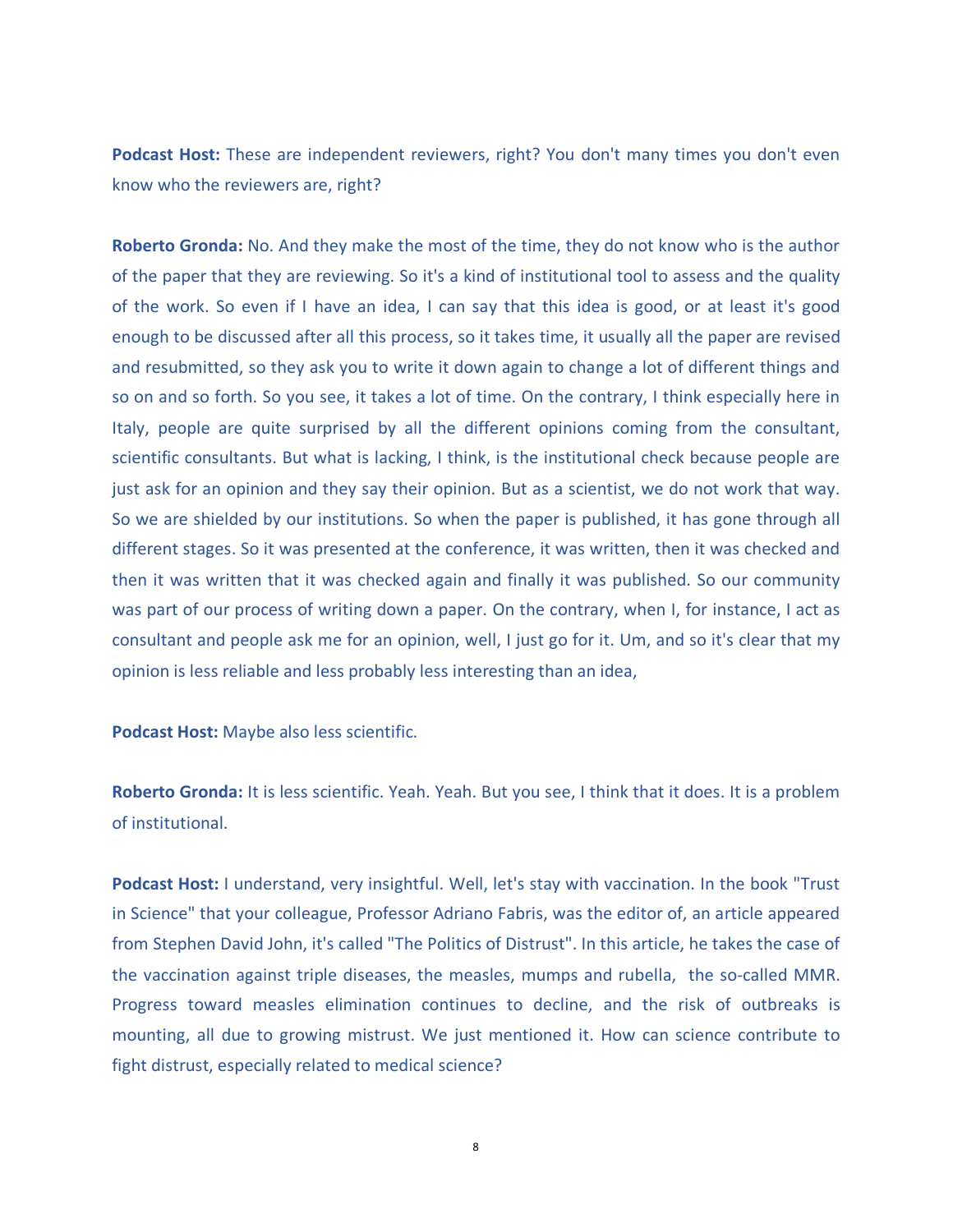**Roberto Gronda:** Well, that's a very contested topic, as Stephen John wrote, a lot of stuff on that, well, first of all, I think that it depends also on what science we have in mind, for instance, there is a lot of communication science which deals with the role of communication in society. So maybe one way in which the problem can be addressed is by improving the quality of communication. Then, for instance, sociology can provide very good insights because we need to know. With what kind of people are more likely to be resistant to, for instance, vaccination? And the reasons why vaccine hesitancy is so common now, and that's something that depends on getting sociological knowledge from sociology about our society. And then probably we can imagine some ways in which citizens can be involved in the process of, for instance, scientific certification or something like that. And maybe that could help improving the trust of people in science.

**Podcast Host:** We're approaching the end of the podcast. One final question for you, Roberto. I often ask my guests the same question that I'm now posing here to you as well. Where is research into trust in science headed to or better, what are the challenges?

**Roberto Gronda:** Well, about the challenge, One of the problem with trust in science is that it is a very, very interdisciplinary field. So there are insights coming from philosophy, insights coming from sociology and insights coming from the history of science and so on and so forth. So one of the problems with the topic is that we need to build a new language and build a new approach to keep all these different knowledge together, which is not easy at all. Because we are we are stuck into our disciplinary language and we have some kind of habits of mind or habits of thinking. Also habits which influence our way of perceiving the relevance of topics in a certain field. So that's probably the greatest difficulty that we have to face about the topic. So build a new and more comprehensive language.

**Podcast Host:** That sounds to me like something we can conclude this interview with, especially given what you just said, a huge task for our podcast TrustTalk to try to find common ground, especially in common language among aspects of trust, because it seems that everybody is talking about trust, but I may agree with you that having a same scientific language using to analyze trust and see how we can improve trust. I mean, these days in Netherlands politics trust is almost everywhere. You can't read a newspaper every day on television about politics, the word trust is there. And people have different feelings about trust.

9